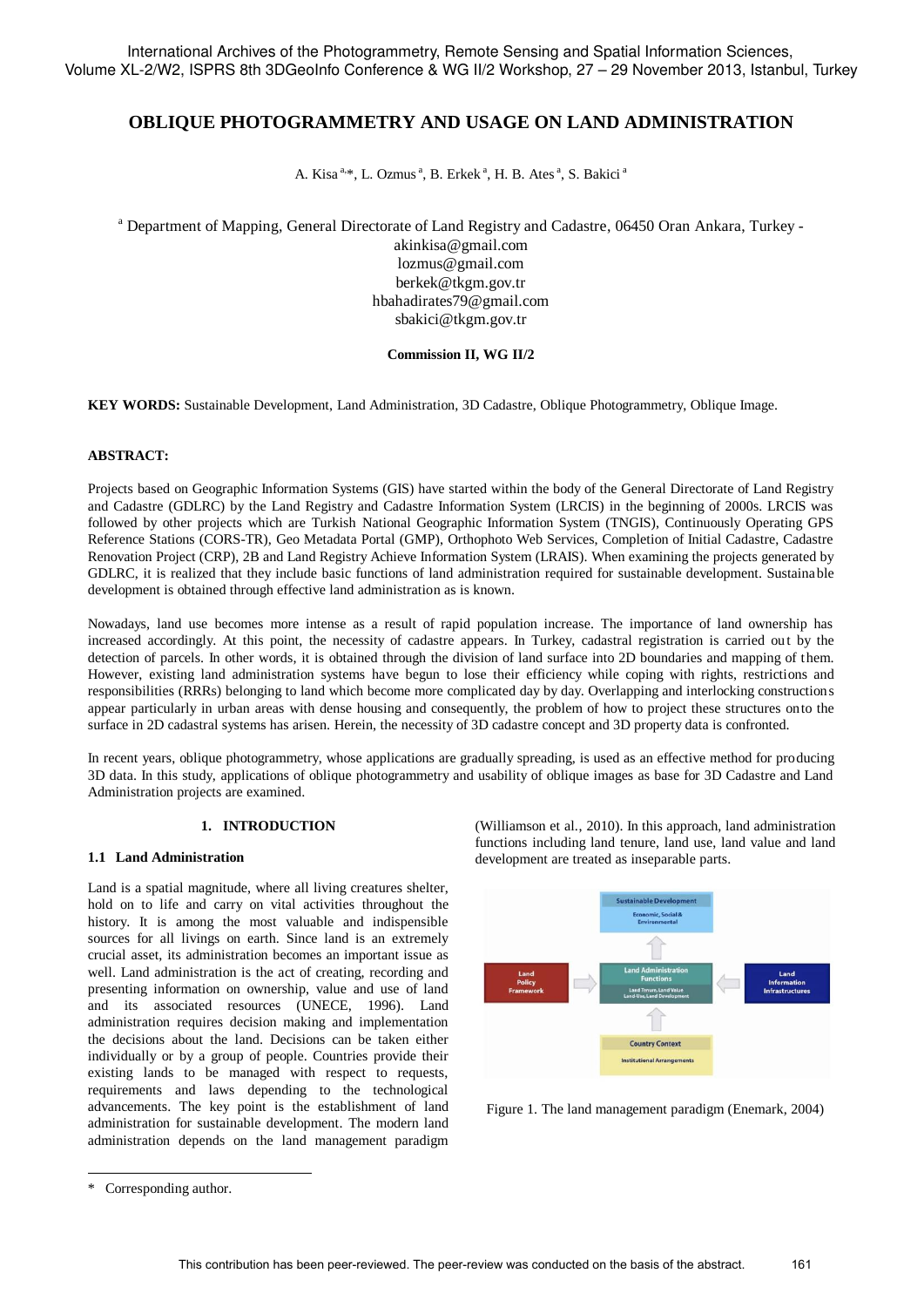Sustainable development consists of economic, social and environmental components and the basis of the paradigm is the Institutional Arrangements depending on the country context. This basis can be defined by the three legs, which are Land Policies, Land Information Infrastructures and Land Administration Functions for sake of sustainable development. Land Policy can be defined as the purposes set by the governments to cope with land issues. These issues include economic development, social justice and equity and political stability. Land policies may differ from country to country regarding to social, economical and cultural aspects. Land Administration Functions is the operational component of the paradigm, which enables fair implementation of rights, restrictions and responsibilities about the land and its associated resources. As already mentioned, these functions are land tenure meaning securing and transferring rights in land, land use meaning planning and control of the land and properties, land value meaning valuation and taxation of land and properties and land development meaning implementing utilities, infrastructure and construction planning (Enemark, 2004). In order to serve these functions, solid Land Information Infrastructures are required, which include reliable cadastral and topographic data and gain access to thorough and updated information on artificial and natural environment. To sum up, the land management paradigm is required by modern land administration theory to make systems overcoming the land related right, restriction and responsibility issues for providing sustainable development (Williamson et al., 2010).

## **1.2 Cadastre**

In this scenario, cadastre comes up as one of the main components of a successful land administration. It locates at the core of a land administration system enabling spatial integrity and unique identification of land parcels. The statement of International Federation of Surveyors (FIG) on cadastre is given as follows: "A Cadastre is normally a parcel based, and up-to-date land information system containing a record of interests in land (e.g. rights, restrictions and responsibilities). It usually includes a geometric description of land parcels linked to other records describing the nature of the interests, the ownership or control of those interests, and often the value of the parcel and its improvements. It may be established for fiscal purposes (e.g. valuation and equitable taxation), legal purposes (conveyancing), to assist in the management of land and land use (e.g. for planning and other administrative purposes), and enables sustainable development and environmental protection" (FIG, 1996).

As indicated in the statement, land information is kept using parcels which use 2D boundaries to identify properties. To assure integrity and consistency, overlaps and gaps should not occur between parcels. However, existing land administration systems adopting 2D parcels have begun to lose their efficiency while coping with rights, restrictions and responsibilities (RRRs) belonging to land which become more complicated day by day. This complexity is mainly caused by overlapping and interlocking constructions appear particularly in urban areas with dense housing. The challenge is how to project these structures onto the surface to obtain 2D parcels in conventional cadastral systems (Stoter, 2003).

At this point, the necessity of 3D cadastre concept and 3D property data is confronted.



Figure 2. a) Bockenheimer Warte Station, Frankfurt b) La Defense District, Paris c) Subsurface Shopping Places at Central Station, Hannover

The requirement for a 3D cadastral system is triggered by a number of factors (Stoter, 2003):

- a considerable increase in (private) property values
- a considerable increase in the number of tunnels, cables, pipelines, underground metros, parking lots, shopping malls, buildings above roads/railways and other cases of multilevel buildings
- an upcoming 3D approach in other domains (3D GIS, 3D planning) which makes a 3D approach of cadastral registration technologically realizable.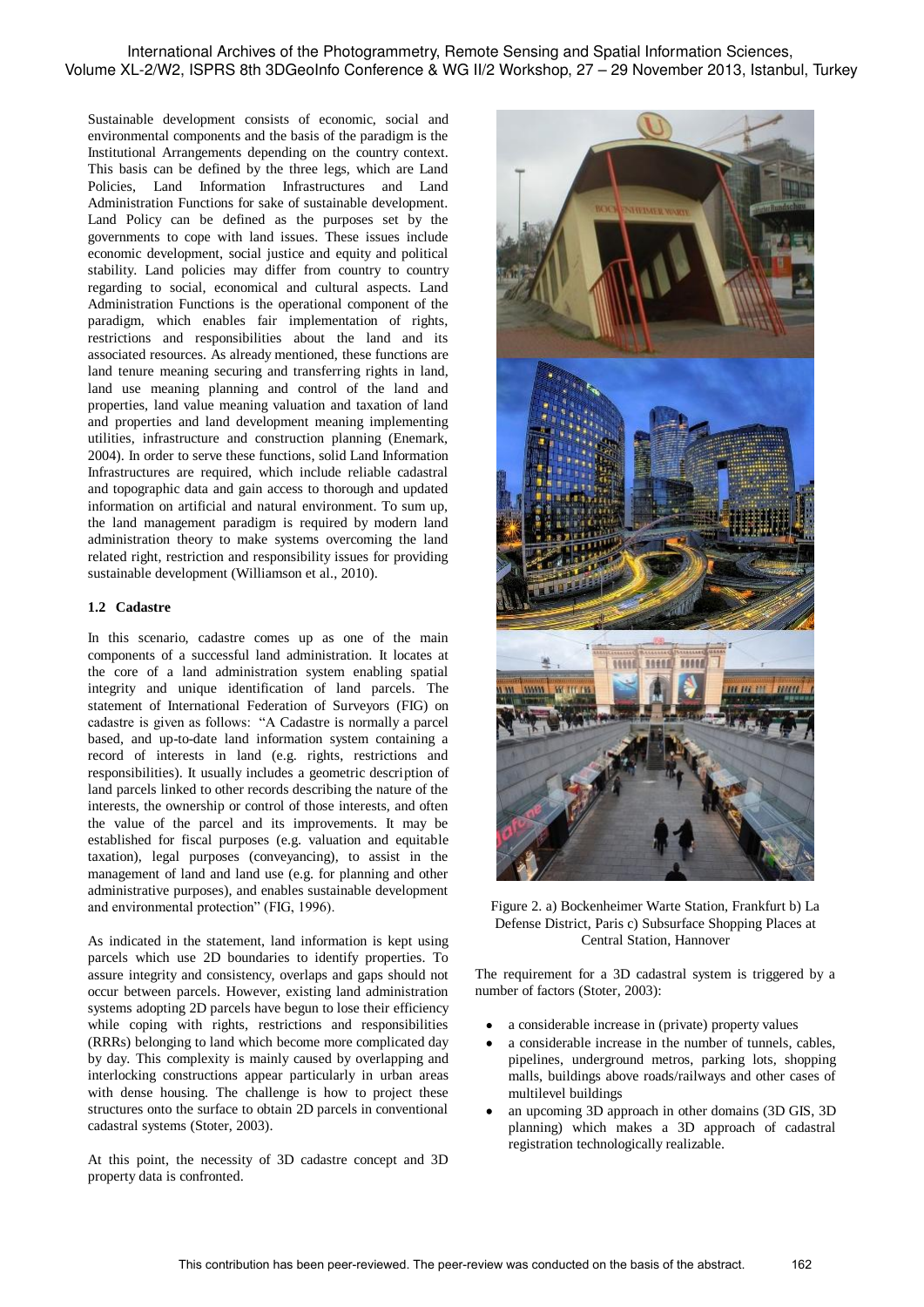International Archives of the Photogrammetry, Remote Sensing and Spatial Information Sciences, Volume XL-2/W2, ISPRS 8th 3DGeoInfo Conference & WG II/2 Workshop, 27 – 29 November 2013, Istanbul, Turkey

#### **2. 3D CADASTRE**

A 3D cadastre is a cadastre which registers and gives insight into rights and restrictions not only on parcels but also on 3D property units (Stoter, 2003). From this point of view, conventional cadastre is required to be adapted to 3D situations for proper registration. FIG Commission 7 – Cadastre and Land Management has come up with a study namely Cadastre 2014 that might take place in 2014 in order to customize the current state of cadastral registration into an approach overcoming the deficiencies. It was an output of a four-year study and has been translated into 27 languages. It has six statements which are (Kaufmann and Steudler, 1998):

- Cadastre 2014 will show the complete legal situation of land, including public rights and restrictions!
- The separation between 'maps' and 'registers' will be abolished!
- The Cadastral mapping will be dead! Long live modeling!
- 'Paper and pencil cadastre' will have gone!
- Cadastre 2014 will be highly privatized! Public and private sector are working closely together!
- Cadastre 2014 will be cost recovering!

The document emphasizes that the cadastral registration shall not be based on or restricted to 2D cadastral maps in the future. Consequently, 3D rights, restrictions and responsibilities have to be completely registered and access to legal status of multi-level property including 3D spatial information in addition to public law restrictions has to be provided (Stoter, 2003).

At this point, the importance of 3D GIS has risen. This concept requires acquisition of 3D data and creation of objects, visualization and navigation in 3D environment and 3D analyzing and editing.

In recent years, oblique photogrammetry, whose applications are gradually spreading, is used as an effective method for producing 3D data.

## **3. OBLIQUE PHOTOGRAMMETRY**

Oblique photogrammetry is a photogrammetric method, which combines conventional nadir images together with oblique images acquired at high angles to build 3D city models with texture data obtained from oblique images (Petrie, 2008). Single or multiple camera systems mounted on airplane, helicopter or unmanned air vehicles can be used in this approach. In addition, GPS – IMU integration is adopted as in classical aerial photogrammetry.

The advantages of oblique photogrammetry can be grouped as follows (Karbo and Schroth, 2009):

- Imaging all sides of structures and performing their accurate measurements
- Performing distance, height and slop measurements on field
- Exposing blind spots
- Determining objects that are hard to see in orthophotos such as lamp posts, telephone poles etc.

Integrating with GIS database and visualizing GIS data in 3D.

There are many camera systems used in oblique photogrammetry. As already mentioned, approaches differ from single camera to multiple camera systems. The most preferred and effective system is accepted as the one having vertical and oblique cameras together. Track'Air Aerial Survey Systems - MIDAS, Pictometry - PENTA DigiCam, Hexagon Geosystems - Leica RCD30 and Microsoft - UltraCam Osprey can be given as examples (Petrie, 2008).



Figure 3. Five camera system (Petrie, 2008)

In this system, oblique cameras are mounted in north, south, east and west directions with an angle of about 40°- 45°. The nadir camera locates in the middle. The average flying height is 1000 m and resolution is approximately 15 cm for nadir images and 12-18 cm for oblique images (Nelson, 2008).

This configuration generally provides minimum 12 and maximum 24 images of a point, which allows the establishment of image libraries by gathering images meeting the quality standards after the completion of photogrammetric processes.



Figure 4. Five views of a building (Nelson, 2008)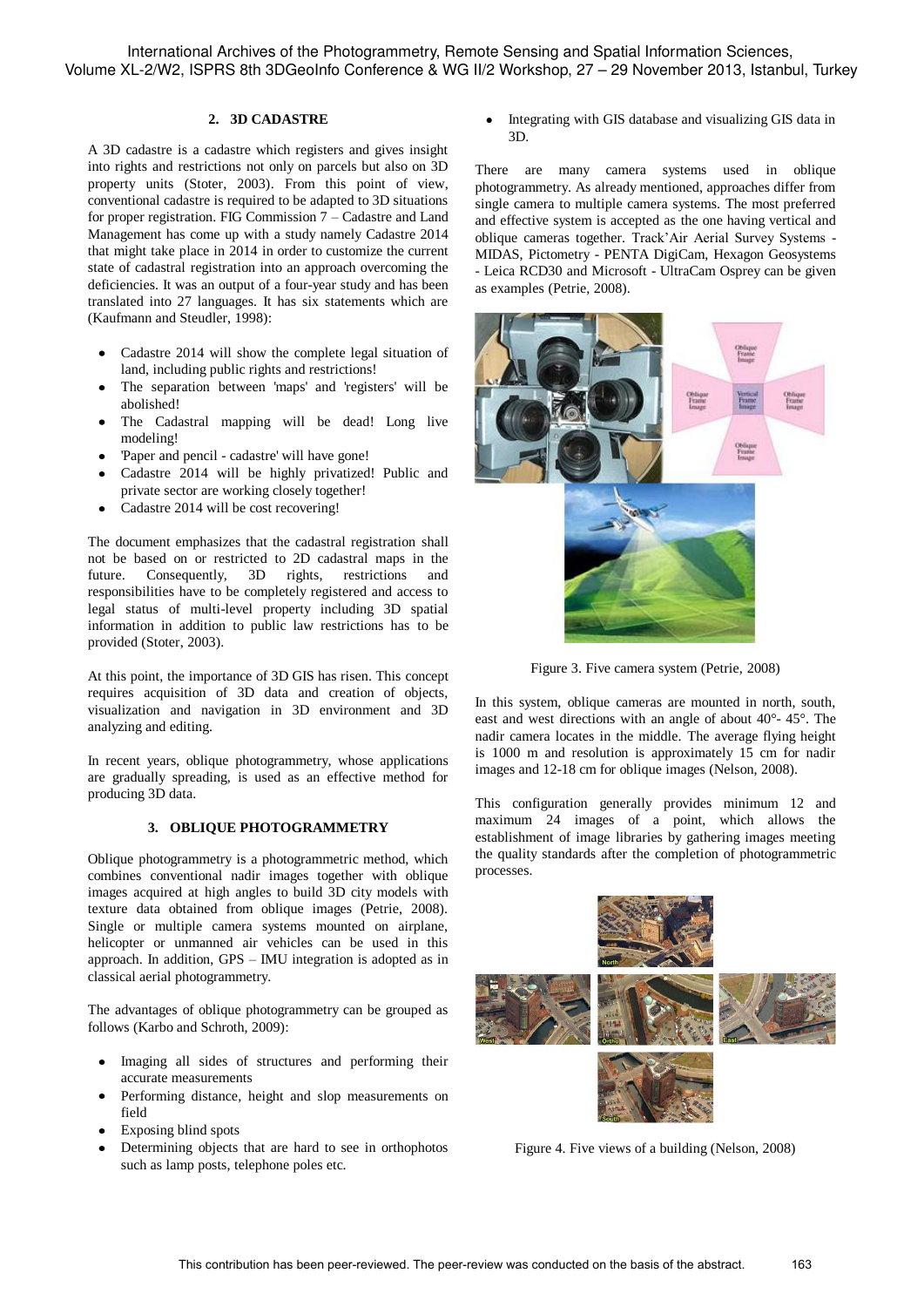International Archives of the Photogrammetry, Remote Sensing and Spatial Information Sciences, Volume XL-2/W2, ISPRS 8th 3DGeoInfo Conference & WG II/2 Workshop, 27 – 29 November 2013, Istanbul, Turkey

### **4. APPLICATIONS**

Oblique Photogrammetry is used as a powerful tool in a wide range of applications. Applications can be generally grouped into 5 main topics, which are (Grenzdörffer et al., 2008):

- Tax Assessment & Building Deviation
- $\bullet$ Urban and infrastructural planning
- $\bullet$ Management of military and security operations
- $\bullet$ Critical infrastructural protection
- $\bullet$ Cadastral capturing and management.

Since oblique photogrammetry provides accurate measurements of distances, heights and areas, it is exploited for tax assessment effectively. Together with identification and documentation of deviations, raise in tax revenues is obtained.

Powerful measurement capabilities help users to compare buildings and structures for any kinds of planning purposes. In addition, designing pylon construction can be handled easily. Line of sight analyses have an important role at urban and infrastructure planning as well.





In terms of military and security operations, oblique photogrammetry strengthens the management by providing accurate and fast information during crisis times. This includes critical site information as well as information on surrounding areas and infrastructure. During crises, access and evacuation routes play a crucial role. Oblique photogrammetry is a great tool to do planning for them in addition to determination of entrances and openings.

Critical infrastructures including airports, harbors, terminal stations, shopping centers, power plants, water resources, military and police facilities, government buildings, hospitals, prisons, dense populated areas, tower blocks, factory premises and industrial areas can be protected using the multi-vision ability of this technology.

Oblique photogrammetry is an effective tool for cadastre projects. As mentioned several times, robust measurements on 3D space make accurate mapping and organization of cadastral activities in rural areas possible (Grenzdörffer et al., 2008). Apart from measurement capabilities, this technology might be used as a support in splitting parcels and parcel formation by preliminary boundary determination (Lemmens et al., 2007).



Figure 6. Parcel area measurements (Aeromap, 2006)

Realistic 3D city models obtained by texturing oblique data are used as an important base for 3D cadastre projects and provide convenience in urban planning. Besides, these 3D city models are used to take the environmental factors into account while performing real estate assessment.

Oblique images can be used for getting information, which cannot be obtained using topographic maps and orthophotos in the determination of land use. While it is hard to distinguish poor quality and luxury houses on vertical images, it is possible to get more meaningful data using oblique photogrammetry.

#### **5. CONCLUSIONS**

Intensive use of lands triggered by rapid population increase and complex city structuring enabled by technological advancements have caused existing 2D cadastral registration system to remain inadequate for administrating rights, restrictions and responsibilities (RRRs) belonging to land. To overcome this issue, 3D cadastre approach should be adopted and performed. Thus, healthy and effective land administration can be enabled, which is also the key for obtaining sustainable development.

To be able to realize 3D cadastre, 3D data is required to be gathered. Oblique photogrammetry emerges as a powerful tool to fulfill this requirement. This method can be effectively used as base for 3D Cadastre and Land Administration projects. Besides, it provides a wide range of applications not only in cadastral mapping and management but also in tax assessment & building deviation, urban and infrastructural planning, management of military and security operations and critical infrastructural protection.

#### **6. REFERENCES**

| Aeromap                                             | Technology | Systems, | 2006. | Oblique |
|-----------------------------------------------------|------------|----------|-------|---------|
| Photogrammetry                                      |            | System   |       | (OPS)   |
| http://www.aeromapss.com/OPS-F.pdf (15 April 2013). |            |          |       |         |

Enemark, S., 2004, Building Land Information Policies. Proceedings of Special Forum on Building Land Information Policies in the Americas. Aguascalientes, Mexico, 26-27 October 2004.